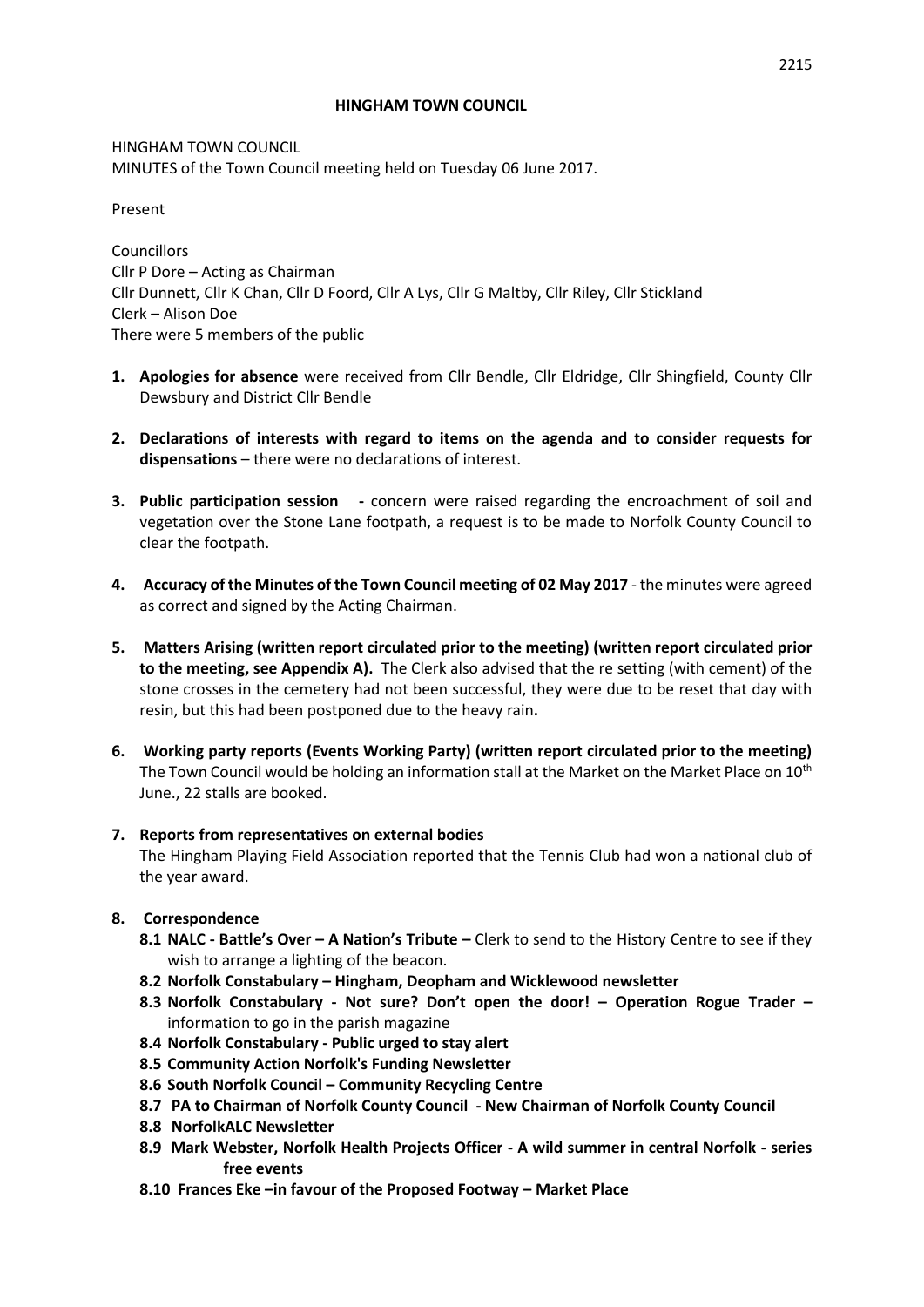**8.12 Mr M Pritchard – regarding planning application for 17 Bond Street**

**8.13 Anglian Water – Improvement Notice for the Fairland Standpipe –** Quotations to be sought – the clerk to liaise with Anglian Water regarding rescheduling the date to re inspect the standpipe after completion of the required work.

## **9. District Councillor's report**

No report - District Cllr Yvonne Bendle sent her apologies for the meeting.

### **10. County Councillor's report**

No report - County Cllr Margaret Dewsbury sent her apologies for the meeting**.** 

## **11. Planning Decisions**

- **11.1 2017/0980 Rectory Lodge 17 The Fairland, Hingham NR9 4HW Removal of Lime tree No objections**
- **11.2 2017/0868 - The Cottage 13 Hall Lane Hingham NR9 4JX Proposed two-storey rear extension Approval with Conditions**
- **11.3 2017/0824 - Rosebank Bears Lane Hingham NR9 4LL Proposed two single storey extensions and associated internal alterations. Approval with Conditions**

# **12. Planning Applications**

**(as notified by SNC for consultation)**

- **12.1 2017/1028 & 2017/1027 - 17 Bond Street Hingham NR9 4HA Proposal: New front screen and roof on conservatory** The council agreed to recommend approval
- **12.2 2017/1162 -& 2017/1118 Manson Green Farm Dereham Road Hingham Norfolk NR9 4PX**

**Proposal: Replacement front porch & new first floor window opening to front elevation.**

The council agreed to recommend approval

*Applications for information, where Town Council is not consulted for comment*

**12.3 2017/1131 - 5 Lonsdale Crescent Hingham Norfolk NR9 4ND Horse chestnut - reduce overhanging limbs into 32 Greenacre Road to 1.5m** 

# **13. Update on the Anti Dog Fouling Poster project.**

Children from Hingham Primary School had designed posters for the campaign the winning poster was chosen and used as a design for stickers to be placed about town, some sticker will be available in the Library and the children's posters will be on display in the library for 2 week.

# **14. To receive a copy of the updated Risk Assessment and Policy documents**

A copy of the updated risk assessment was circulated to all councillors.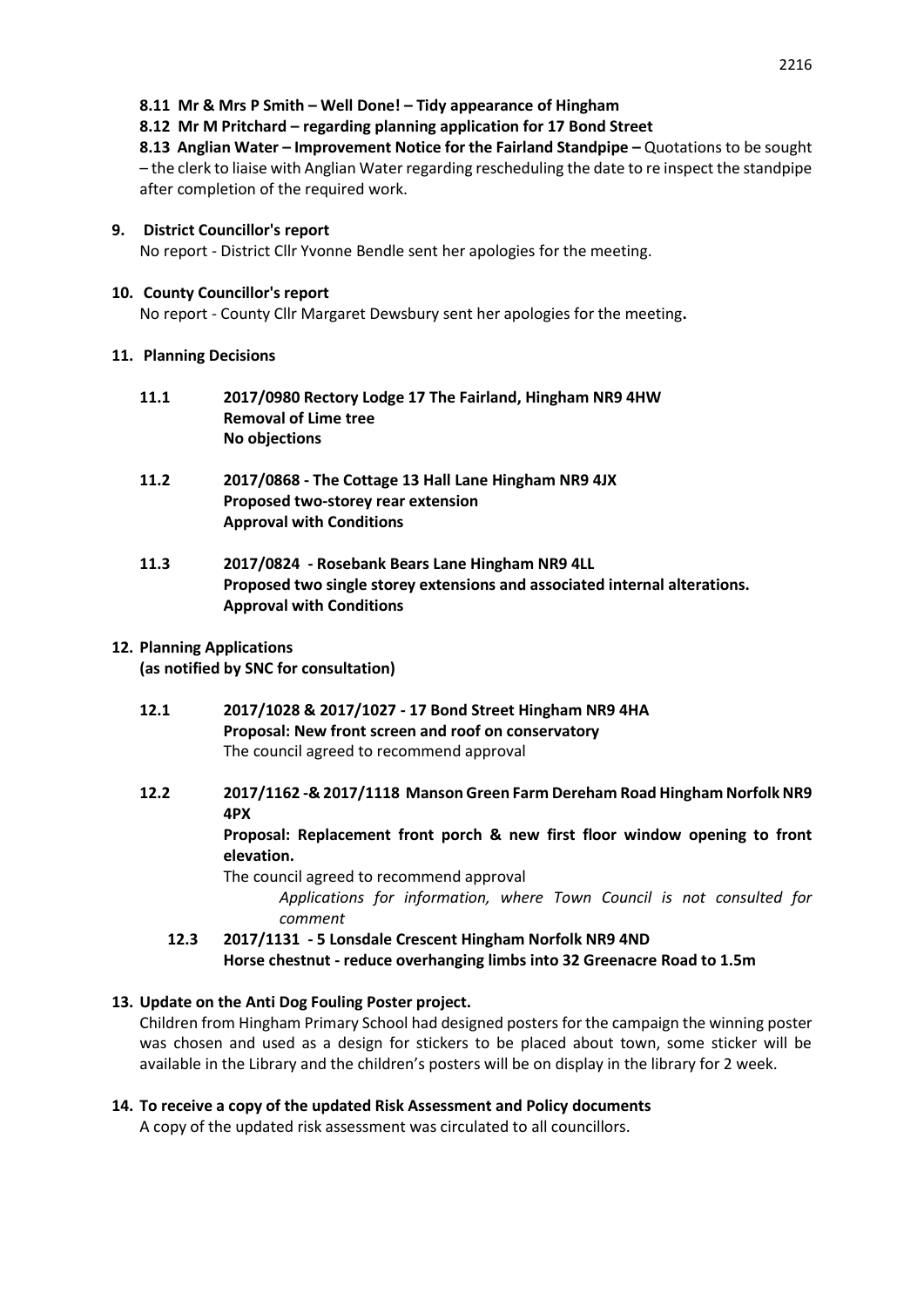## **15. To review the Cemetery Rules and Regulations**

A copy of the cemetery rules and regulations was forwarded to all councillors prior to the meeting with highlighted suggested amendments which had been discussed previously by the Cemetery and Churchyard Working Party. It was agreed to update the cemetery rules and regulations as per these amendments and for the working party to undertake a review of the fees at a later date.

## **16. Proposal to explore the possibility of setting up a Friends of Hingham Cemetery/Churchyard**

It was agreed to explore setting up a friends of Hingham Cemetery/Churchyard and to the purchase of an advice booklet published by the National Federation of Cemetery Friends.

## **17. To receive the Internal Auditors report for 2016/17**

A copy of the Internal Auditor's report was forwarded to all councillors prior to the meeting. The Clerk explained that she preferred to be consistent and therefore continue to write receipts for both cash and all cheques received. The auditor recommended that VAT claims should be made 6 monthly and quarterly checking of the finances should take place.

## **18. To approve the Annual Governance Statement for the annual return 2016/17**

Questions 1-9 on section 1 of the annual return form were read out and it was agreed and answered as follows: questions  $1 - 8$  YES, question 9 Not Applicable. Section 1 of the annual return form was signed by the Acting Chairman.

## **19. To approve the Accounting Statement for the annual return 2016/17**

The Accounting Statement (section 2) on the annual return as completed by the Clerk, it was agreed as correct and signed by the Acting Chairman. A copy of the annual return form was forwarded to all councillors prior to the meeting.

## **20. To consider the cost of provision by E-on for Un Metered Supply (Street Lighting Electricity)**

The current one year fixed price (11.892p p/kWh plus standing charge of 57.810 per day) agreement is due to expire on 30 June 2017 - returning to standard un metered charge would see the price increase to 15.75p p/kwh with a standing charge of 70p/per day. It was agreed to sign for a 3 year deal fixing the price at 12.860p p/kWh plus standing charge of 57.808p per day.

### **FINANCE**

# **21. To finalise the review of the Financial Regulations**

The Financial Regulation had been amended to allow for the Finance Committee to act as financial scrutiniser (reg. 2.2) and to alter reg. 11.1 (h) as per the model regulations published by Nalc (ref: £25,000 - contracts/quotations).

### **22. Consideration of the grant application made by Hingham Youth Café**

It was agreed to award the Youth Café a grant of £150 (as applied for) toward their Bubble Football event in July 2017**.**

#### **23. To confirm a date for the next meeting of the Finance Committee**

It was agreed to hold the next meeting of the Finance Committee on 20 June 2017.

| <b>CHEQUE</b> | <b>TOTAL</b> | <b>PAYEE</b>  | <b>DETAILS</b>             | VAT(IF ANY) |  |
|---------------|--------------|---------------|----------------------------|-------------|--|
| <b>NO</b>     |              |               |                            |             |  |
| 103697        | £897.14      | <b>D RAMM</b> | <b>WAGES 5WK (£878.17)</b> |             |  |
|               |              |               | <b>PLUS</b>                |             |  |
|               |              |               | (£5.98)<br><b>BINBAGS</b>  | £1.00       |  |
|               |              |               | (£12.99) WOODSTAIN         |             |  |
| 103698        | £672.63      | A DOE         | <b>WAGES</b>               |             |  |

#### **24. Accounts for Payment**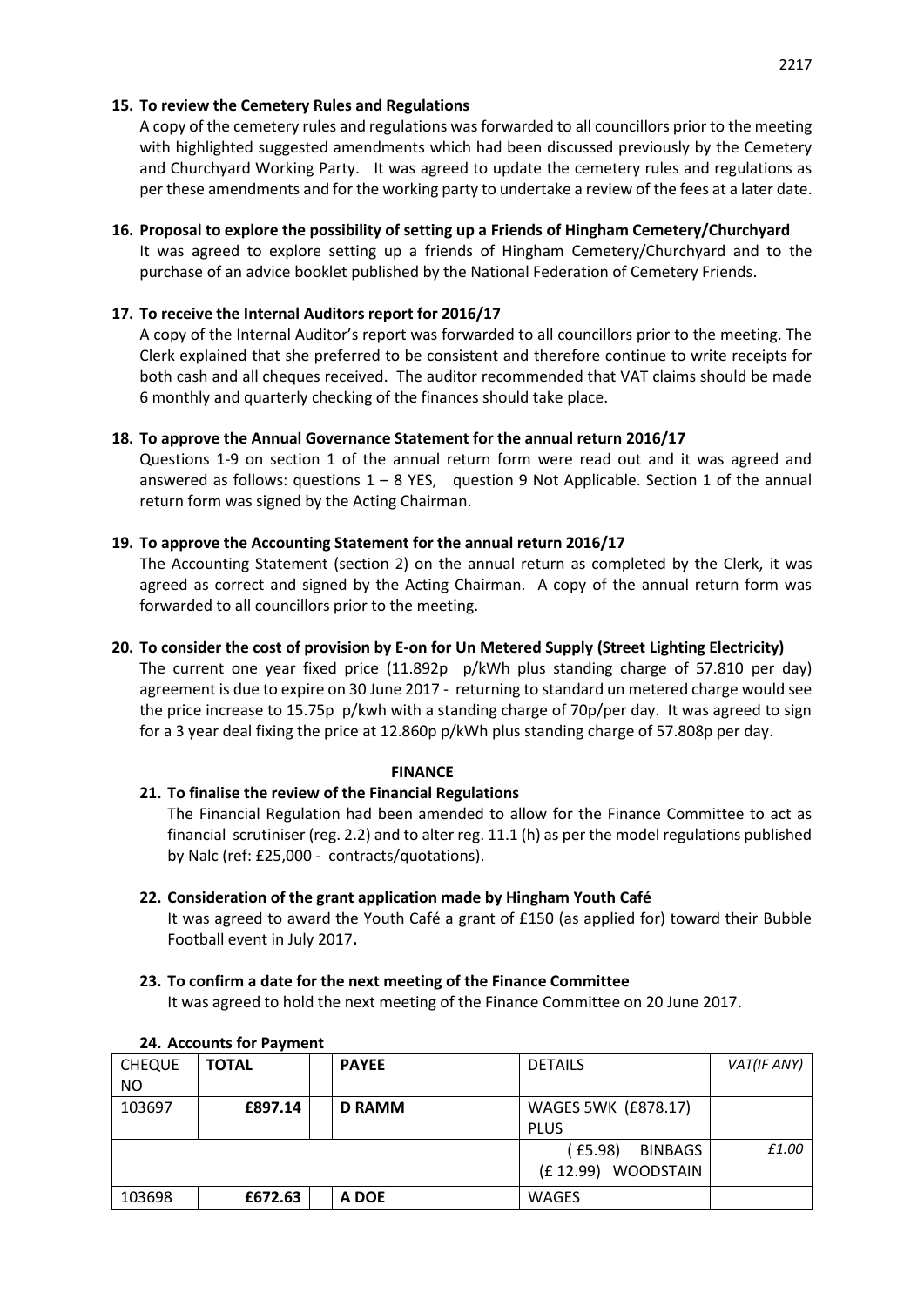| 103699        | £563.47   | <b>EON</b>                | <b>ELECTRICITY MAY 2017</b> | £            | 93.91  |
|---------------|-----------|---------------------------|-----------------------------|--------------|--------|
| 103700        | £115.31   | <b>XEROX FINANCE</b>      | <b>PRINTER LEASE</b>        | £            | 18.49  |
| 103701        | £294.19   | <b>K AND M LIGHTING</b>   | <b>CONTRACT</b>             | £            | 49.03  |
| 103702        | £260.00   | <b>P TRETT</b>            | TREE GUARDS X 4             |              |        |
| 103703        | £1,170.00 | <b>TTSR LTD</b>           | <b>MEMORIAL STONES RE</b>   | f            | 195.00 |
|               |           |                           | <b>SETTING</b>              |              |        |
| 103704        | £54.46    | <b>EUROFFICE</b>          | <b>TOILET</b>               | $\mathbf{f}$ | 9.08   |
|               |           |                           | PAPER/ENVELOPES             |              |        |
| 103705        | £2,852.27 | <b>TTSR LTD</b>           | <b>GRASS CONTRACT 1</b>     | £            | 475.39 |
|               |           |                           | <b>QUARTER</b>              |              |        |
| 103706        | £9.34     | <b>ANGLIAN WATER</b>      | <b>FAIRLAND STANDPIPE</b>   |              |        |
| 103707        | £157.50   | <b>NORFOLK PARISH</b>     | <b>INTERNAL AUDIT</b>       |              |        |
|               |           | <b>TRAINING AND</b>       | 2016/17                     |              |        |
|               |           | <b>SUPPORT</b>            |                             |              |        |
| 103709        | £150.00   | <b>HINGHAM YOUTH CAFÉ</b> | <b>GRANT</b>                |              |        |
| <b>DIRECT</b> | £16.48    | <b>NEST</b>               | <b>PENSION</b>              |              |        |
| <b>DEBIT</b>  |           |                           |                             |              |        |
| <b>TOTAL</b>  | £7,212.79 |                           | <b>VAT TOTAL</b>            | £            | 841.90 |
|               |           |                           |                             |              |        |

# **25. 'Exclusion of the Press and Public under the Public Bodies (Admission to Meetings) Act 1960 to discuss the following matters:'**

Agreed – the public were asked to leave.

#### **26. Working party reports (Cemetery and Churchyard Working Party)**

Matters regarding the outstanding permissions required from the Archdeacon and some maintenance issues were discussed.

#### **The meeting ended at 8.30pm**

**Signed …………………………………………………………. Chairman – 04 July 2017**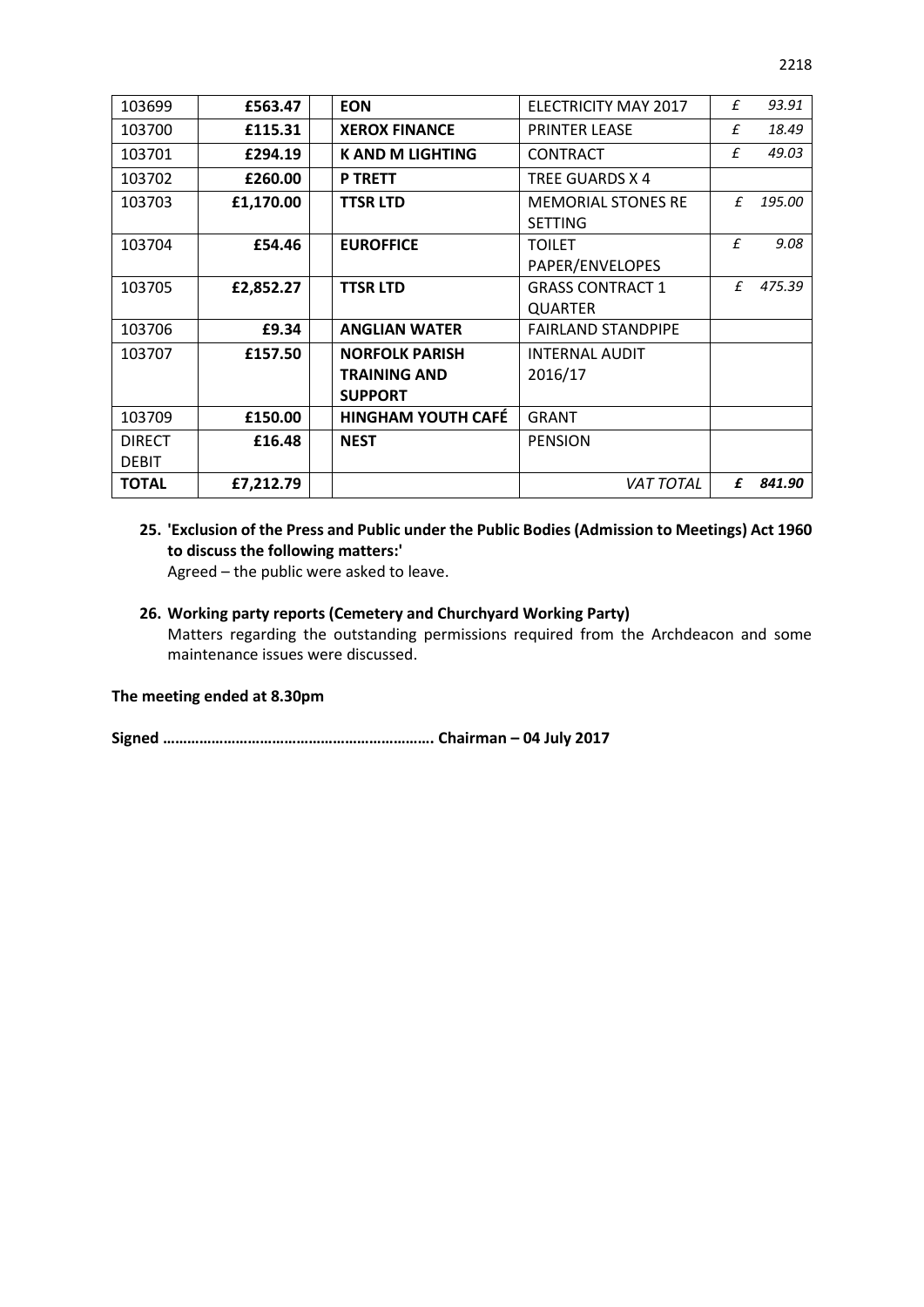# **Clerks Report for 06 June 2017**

| Min:           | Update                                                                                                                                                                                                                                                                                                                                                                                                                                                                                                                                                                                                                                                                                                                                                                                                                                                                                                                                                                                                                                                                   |
|----------------|--------------------------------------------------------------------------------------------------------------------------------------------------------------------------------------------------------------------------------------------------------------------------------------------------------------------------------------------------------------------------------------------------------------------------------------------------------------------------------------------------------------------------------------------------------------------------------------------------------------------------------------------------------------------------------------------------------------------------------------------------------------------------------------------------------------------------------------------------------------------------------------------------------------------------------------------------------------------------------------------------------------------------------------------------------------------------|
|                | Matters Arising From the minutes of the meeting on 02 May 2017                                                                                                                                                                                                                                                                                                                                                                                                                                                                                                                                                                                                                                                                                                                                                                                                                                                                                                                                                                                                           |
| 4 <sup>1</sup> | Parking Issues - the issue of Parking on the junction of Bond Street/Church Road, have again<br>been bought to the attention of the police, who have asked to be notified of any repeat<br>offenders. SNC has advised that there can be no enforcement of parking areas in the Market<br>Place as they are unrestricted, request for disabled bays could be made to NCC but SNC would<br>not enforce the bays. SNC advised any car parks they provide are pay and display, and this<br>would not be suitable for Hingham where there is unrestricted parking areas, which people are<br>more likely to use. Enquiries are being made to NCC regarding the (past discussions regarding)<br>provision of disabled parking by the Chemist and Public Toilets. Parking restrictions would<br>have to be agreed through NCC who had already previously advised that they do not now have<br>a budget for such traffic management as the funding was cut.<br>NCC have previously also advised that they would not take measures to restrict (or prevent)<br>parking on verges. |
| 17             | Four tree guards have been made, (for young oak on the Fairland and the new oaks that will be<br>planted later this year                                                                                                                                                                                                                                                                                                                                                                                                                                                                                                                                                                                                                                                                                                                                                                                                                                                                                                                                                 |
| 34             | Community Infrastructure Levy money - South Norfolk Council have advised that this money<br>cannot be used to fund investments. It should be kept within a bank account until it is spent on<br>a relevant project or the time to do so expires (in which case hr money may be reclaimed by<br>South Norfolk Council). A public meeting date to be arranged.                                                                                                                                                                                                                                                                                                                                                                                                                                                                                                                                                                                                                                                                                                             |
|                | <b>Other Updates</b>                                                                                                                                                                                                                                                                                                                                                                                                                                                                                                                                                                                                                                                                                                                                                                                                                                                                                                                                                                                                                                                     |
|                | The work to straighten the memorials in the cemetery has been undertaken – the stone crosses<br>did not adhere well with cement and are going to be re set with resin $-$ work due 06.06.17                                                                                                                                                                                                                                                                                                                                                                                                                                                                                                                                                                                                                                                                                                                                                                                                                                                                              |
|                | Details of the proposed footway on the south Market Place green was included in the report<br>for the Annual Town Meeting and comments have been invited via the parish magazine -<br>details of further consultation to be arranged. SNC planning department have been contacted<br>and have advised that planning permission is not needed.                                                                                                                                                                                                                                                                                                                                                                                                                                                                                                                                                                                                                                                                                                                            |
|                | The clerk has contacted the relevant officer at SNC regarding setting up an Emergency<br>Plan/Group for Hingham, The Officer would be happy to come to a Town Council Meeting to<br>give some further advice. Date to be arranged                                                                                                                                                                                                                                                                                                                                                                                                                                                                                                                                                                                                                                                                                                                                                                                                                                        |
|                | Refurbishment of Hingham Town sign - the sign has been removed and the works started                                                                                                                                                                                                                                                                                                                                                                                                                                                                                                                                                                                                                                                                                                                                                                                                                                                                                                                                                                                     |
|                | A letter regarding the separate rate for the Tennis Club being drafted by the HPFA is awaited                                                                                                                                                                                                                                                                                                                                                                                                                                                                                                                                                                                                                                                                                                                                                                                                                                                                                                                                                                            |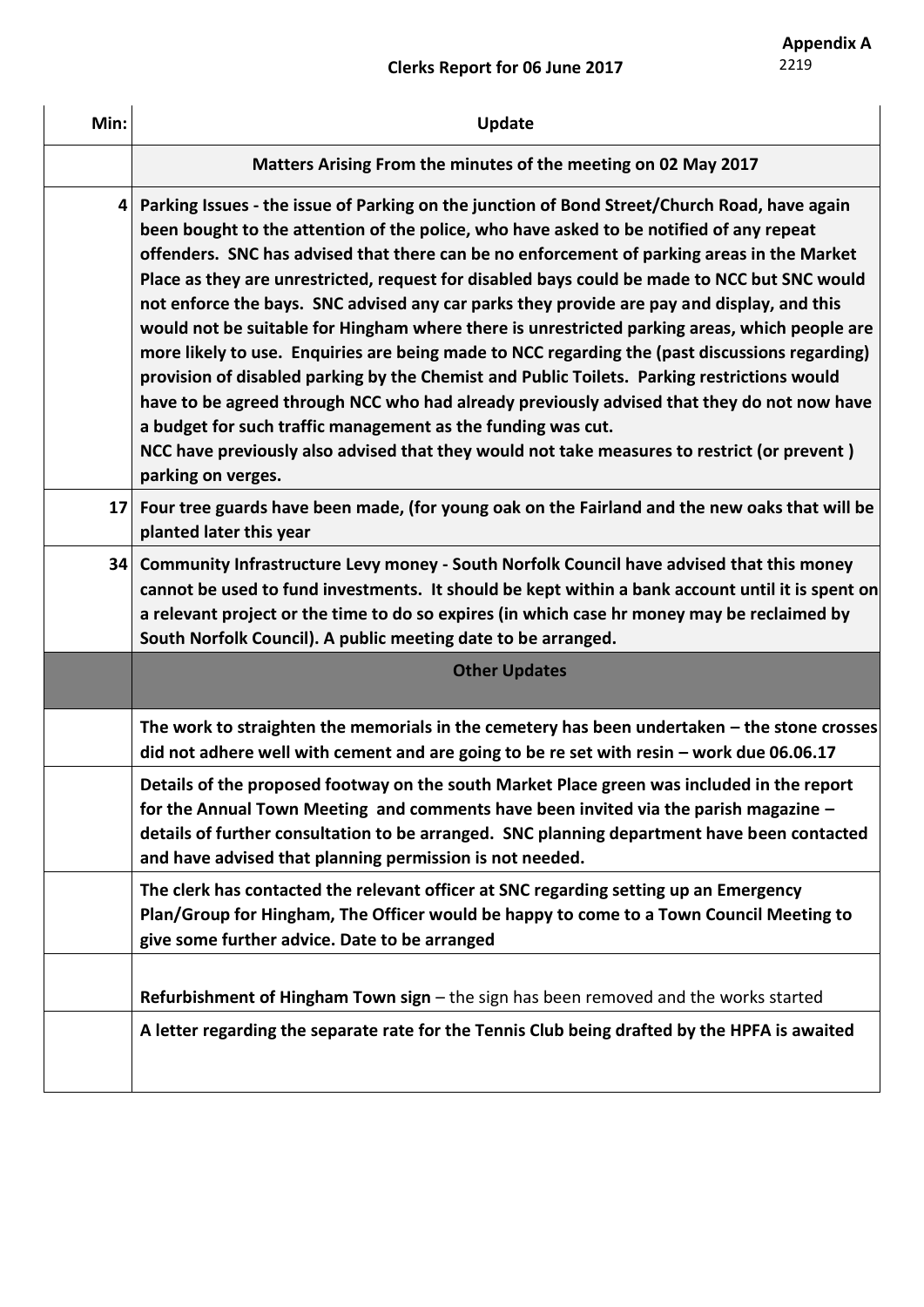| Public Toilet refurbishment - No further updates.                                                                                                                                                                                                                                                                                                                                                                                               |
|-------------------------------------------------------------------------------------------------------------------------------------------------------------------------------------------------------------------------------------------------------------------------------------------------------------------------------------------------------------------------------------------------------------------------------------------------|
| Speedwatch - The training for 6 speedwatch volunteer has taken place on 02 June<br>2017                                                                                                                                                                                                                                                                                                                                                         |
| Relevant permissions are still awaited following the letter sent to Rev. Reed regarding all<br>outstanding actions for the Churchyard -<br>Outstanding actions -                                                                                                                                                                                                                                                                                |
| 1.<br>Rebuilding of the outer Churchyard wall Church Street following RTA                                                                                                                                                                                                                                                                                                                                                                       |
| 2.<br><b>Straightening of the leaning Memorial Stone</b>                                                                                                                                                                                                                                                                                                                                                                                        |
| Minor tree works to raise the canopies (SNC permission obtained)<br>3.                                                                                                                                                                                                                                                                                                                                                                          |
| Works to Holly Tree as proposed by Mr Strong (SNC permission required)<br>4.                                                                                                                                                                                                                                                                                                                                                                    |
| <b>Removal of Yew Tree (SNC permission required)</b><br>5.                                                                                                                                                                                                                                                                                                                                                                                      |
| Reducing the Yew Trees along the driveway (SNC permission required)<br>6.                                                                                                                                                                                                                                                                                                                                                                       |
| Rebuilding the curved Churchyard wall at the Attleborough Road Entrance<br>7.                                                                                                                                                                                                                                                                                                                                                                   |
| (quotations needed for 2,5,6 and 7)                                                                                                                                                                                                                                                                                                                                                                                                             |
| The Clerk has asked the Co-op construction manager If the hoarding can be re-positioned $-$ a<br>response was received to say that the hoarding would be repositioned - but this has not yet<br>been done. - This had been chased but there has been no response                                                                                                                                                                                |
| Provision of outdoor Gym equipment - The Clerk has received the quotations from South<br>Norfolk Council and is Liaising with Bonnie from the HPFA prior to ordering the equipment                                                                                                                                                                                                                                                              |
| Extension to the 20 mph speed limit - NCC have advised that the extension is still undergoing<br>legal process before public consultation - no further updates                                                                                                                                                                                                                                                                                  |
| The Clock - requires further investigation as it keeps stopping after a few days of running                                                                                                                                                                                                                                                                                                                                                     |
| The street light column on Chapel Road has been reset and new column on Stone Lane is in<br>place and working, (the old column is still to be removed but the contractor has been unable<br>to do this due to a vehicle failure)- The Contractor has been asked to visually inspect lighting<br>stock and advise of any defects found (even those previously reported) and to give the defects<br>a risk indicator. - Report chased and Awaited |

# **OUTSTANDING ISSUES**

**The Skate Park sign has been collected from the sign makers is awaiting installation** 

**Replacement oak trees on the Fairland – will be priced in summer for proposed planting in Autumn.** 

**Complaint to the bank /banking arrangements - no response to date** 

**Bank Account – a form needs to be signed by all signatories to link the accounts to telephone banking.**